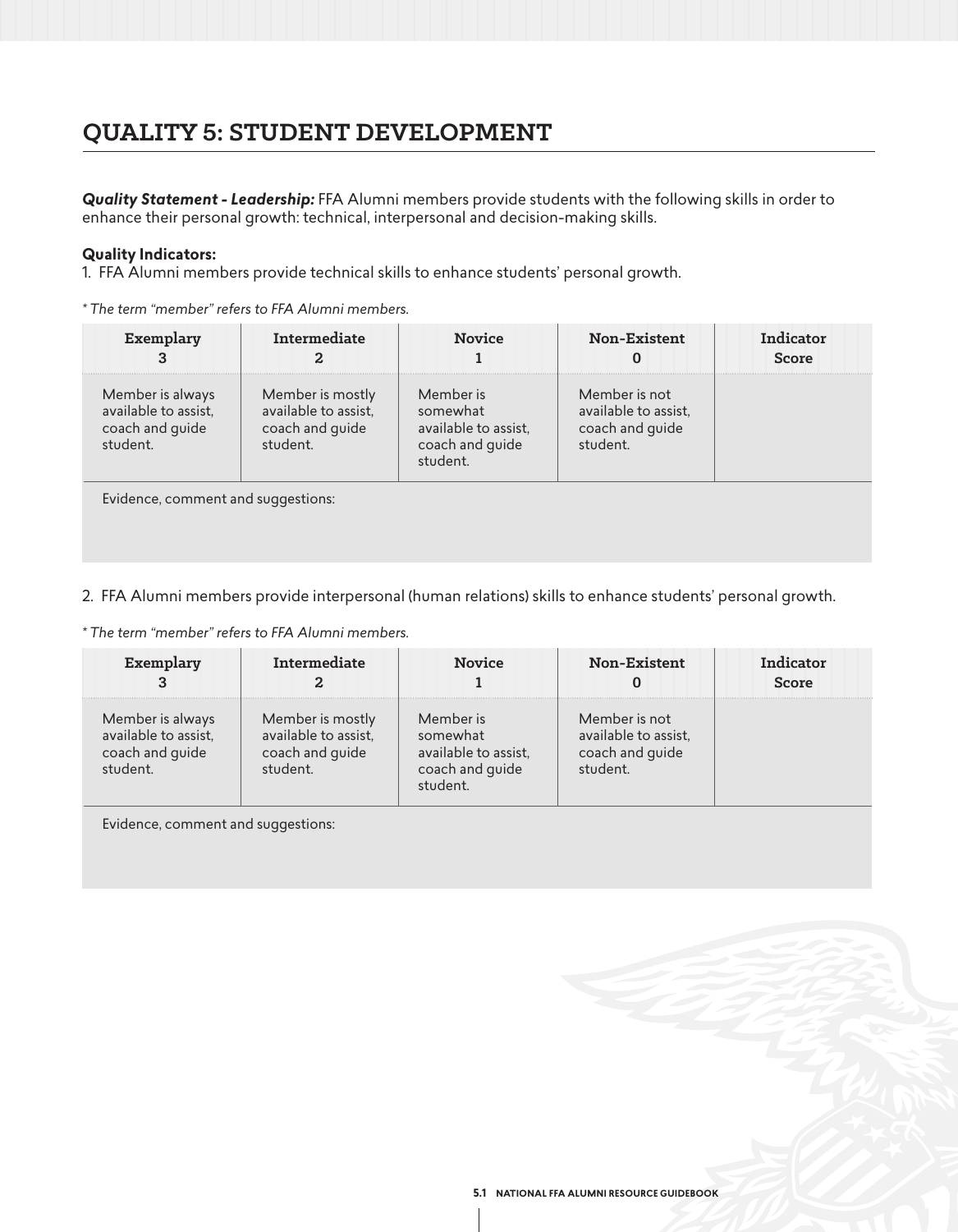#### **{CONTINUED} QUALITY 5: STUDENT DEVELOPMENT**

3. FFA Alumni members provide decision-making skills to enhance students' growth.

*\* The term "member" refers to FFA Alumni members.* 

| Exemplary<br>з                                                          | Intermediate                                                            | <b>Novice</b>                                                                | Non-Existent<br>O                                                    | Indicator<br><b>Score</b> |
|-------------------------------------------------------------------------|-------------------------------------------------------------------------|------------------------------------------------------------------------------|----------------------------------------------------------------------|---------------------------|
| Member is always<br>available to assist,<br>coach and guide<br>student. | Member is mostly<br>available to assist,<br>coach and guide<br>student. | Member is<br>somewhat<br>available to assist,<br>coach and guide<br>student. | Member is not<br>available to assist,<br>coach and guide<br>student. |                           |
| Evidence, comment and suggestions:                                      |                                                                         |                                                                              |                                                                      |                           |

*Quality Statement – Personal Growth:* FFA Alumni members help support or provide activities that improve the interpersonal and intrapersonal skills of FFA members.

#### **Quality Indicators:**

4. FFA Alumni members help support activities that improve the interpersonal skills of FFA members.

*\* The term "member" refers to FFA Alumni members.*

| Exemplary       | Intermediate     | <b>Novice</b>     | <b>Non-Existent</b> | Indicator<br><b>Score</b> |
|-----------------|------------------|-------------------|---------------------|---------------------------|
| Member always   | Member regularly | Member struggles  | Member does         |                           |
| provides tools, | provides tools,  | to provide tools, | not provide tools,  |                           |
| techniques and  | techniques and   | techniques and    | techniques and      |                           |
| experiences to  | experiences to   | experiences to    | experiences to      |                           |
| help student    | help student     | help student      | help student        |                           |
| improve.        | improve.         | improve.          | improve.            |                           |

Evidence, comment and suggestions: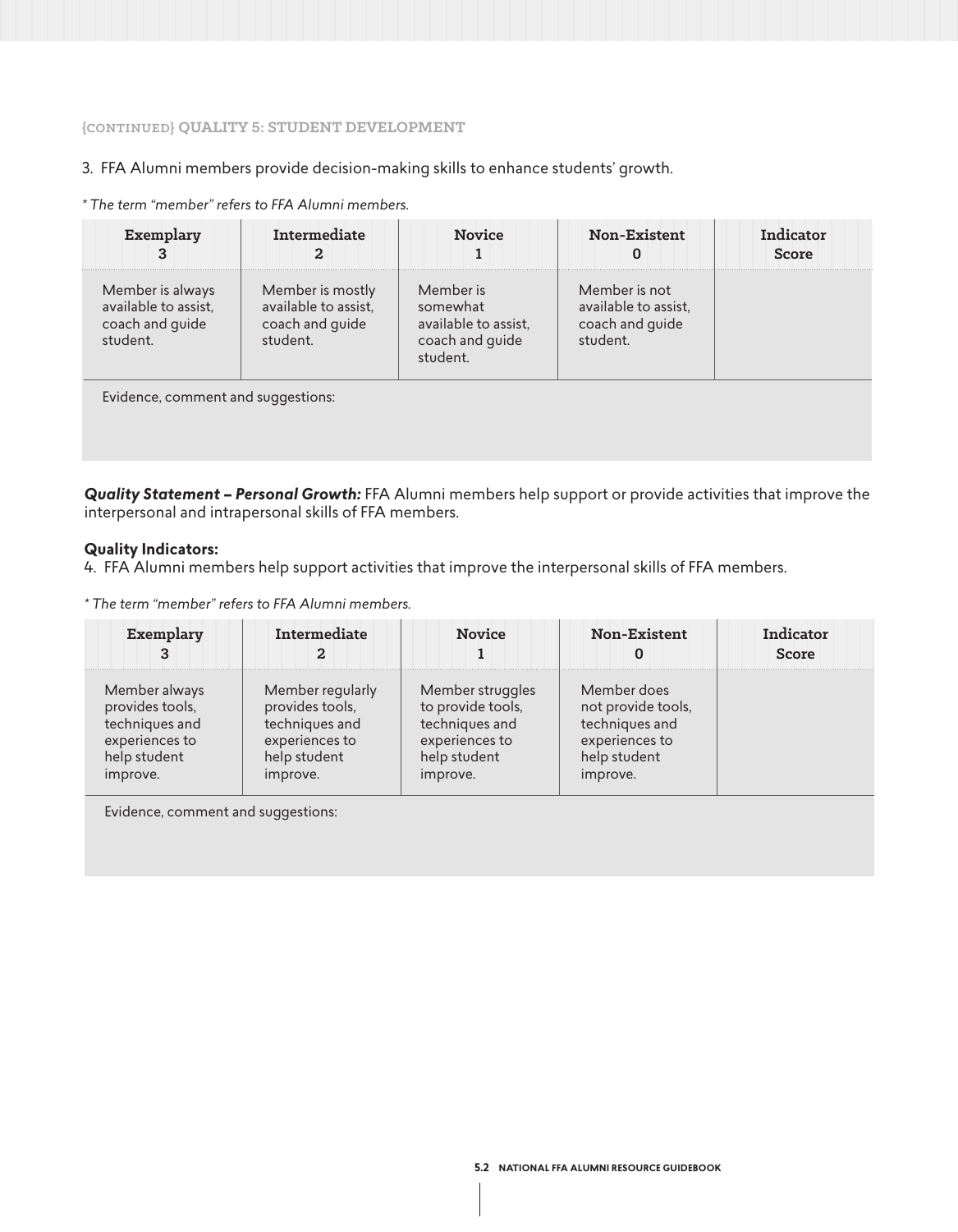### **{CONTINUED} QUALITY 5: STUDENT DEVELOPMENT**

#### 5. FFA Alumni members help support activities that improve the intrapersonal skills of FFA members.

| Exemplary       | Intermediate<br>2 | <b>Novice</b>     | Non-Existent<br>O  | Indicator<br><b>Score</b> |
|-----------------|-------------------|-------------------|--------------------|---------------------------|
| Member always   | Member regularly  | Member struggles  | Member does        |                           |
| provides tools, | provides tools,   | to provide tools, | not provide tools, |                           |
| techniques and  | techniques and    | techniques and    | techniques and     |                           |
| experiences to  | experiences to    | experiences to    | experiences to     |                           |
| help student    | help student      | help student      | help student       |                           |
| improve.        | improve.          | improve.          | improve.           |                           |

*\* The term "member" refers to FFA Alumni members.*

*Quality Statement –Career Success:* FFA Alumni members utilize appropriate tools that help support or provide assistance for student involvement through agricultural related experience and/or entrepreneurship.

#### **Quality Indicators:**

6. FFA Alumni members utilize appropriate tools that support student involvement through agricultural-related experiences and/or entrepreneurships.

*\* The term "member" refers to FFA Alumni members.*

| Exemplary          | Intermediate       | <b>Novice</b>      | Non-Existent       | Indicator<br>Score |
|--------------------|--------------------|--------------------|--------------------|--------------------|
| Member always      | Member regularly   | Member struggles   | Member does        |                    |
| provides the       | provides the       | to provide the     | not provide the    |                    |
| appropriate tools, | appropriate tools, | appropriate tools, | appropriate tools, |                    |
| techniques and     | techniques and     | techniques and     | techniques and     |                    |
| experiences to     | experiences to     | experiences to     | experiences to     |                    |
| help student       | help student       | help student       | help student       |                    |
| improve.           | improve.           | improve.           | improve.           |                    |

Evidence, comment and suggestions: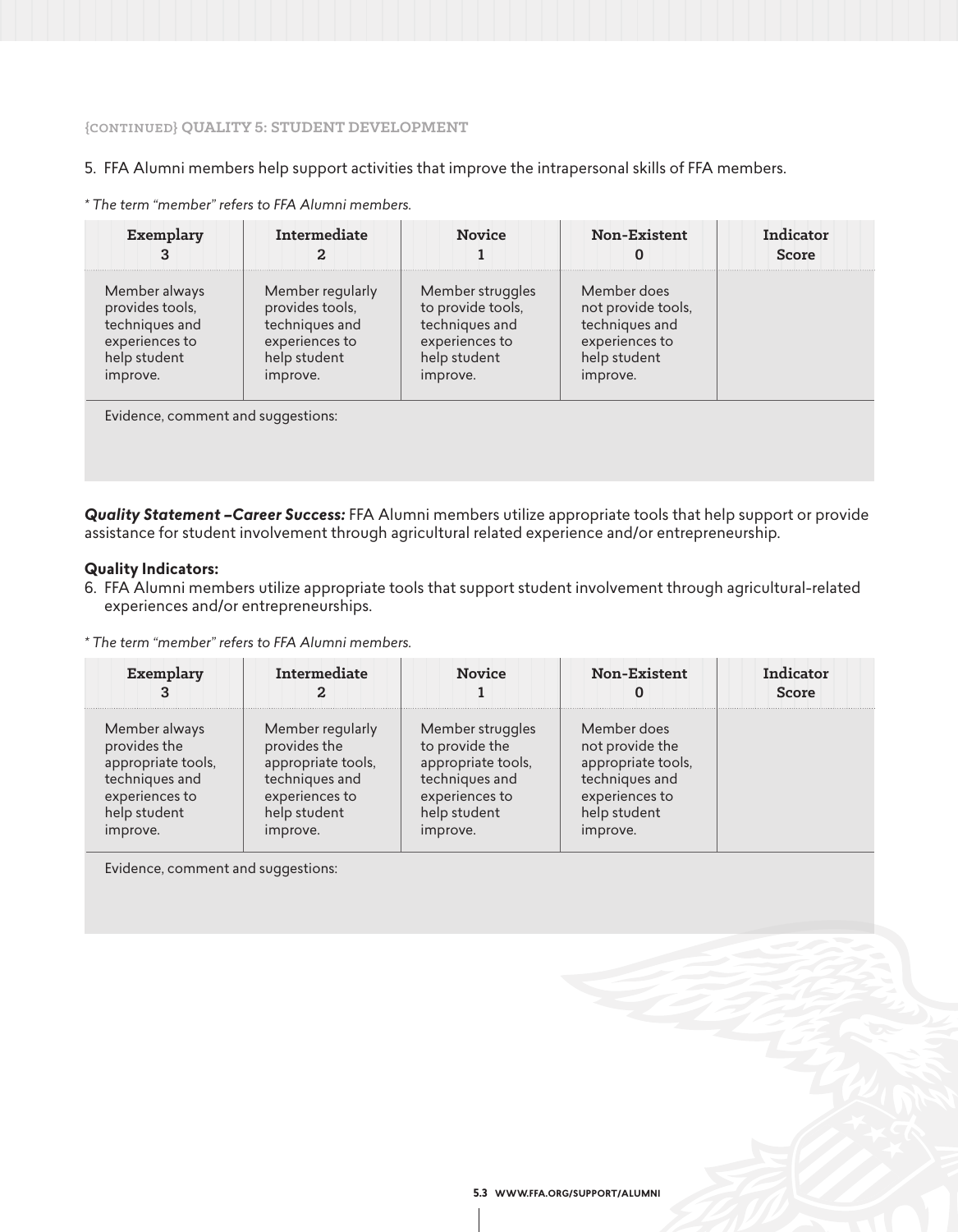### **{CONTINUED} QUALITY 5: STUDENT DEVELOPMENT**

# **SUMMARY SCORING RUBRIC**

| <b>Quality Indicator Scores</b><br>  Intermediate = 2   Novice = 1   Non-Existent = 0<br>Exemplary $=$ 3                                               | <b>Score</b><br>Summary |
|--------------------------------------------------------------------------------------------------------------------------------------------------------|-------------------------|
| 1. FFA Alumni members provide technical skills to enhance students' personal growth.                                                                   |                         |
| 2. FFA Alumni members provide interpersonal (human relations) skills to enhance students'<br>personal growth.                                          |                         |
| 3. FFA Alumni members provide decision-making skills to enhance students' growth.                                                                      |                         |
| 4. FFA Alumni members help support activities that improve the interpersonal skills of FFA<br>members.                                                 |                         |
| 5. FFA Alumni members help support activities that improve the intrapersonal skills of FFA<br>members.                                                 |                         |
| 6. FFA Alumni members utilize appropriate tools that support student involvement through<br>agricultural-related experiences and/or entrepreneurships. |                         |
| Total                                                                                                                                                  |                         |

|       |       | Intermediate | <b>Novice</b> | Non-Existent |
|-------|-------|--------------|---------------|--------------|
| Range | 18-13 |              | – מ           |              |

The score for the Quality 5: Student Development must be 10 or above to meet this quality.

**Not Met**